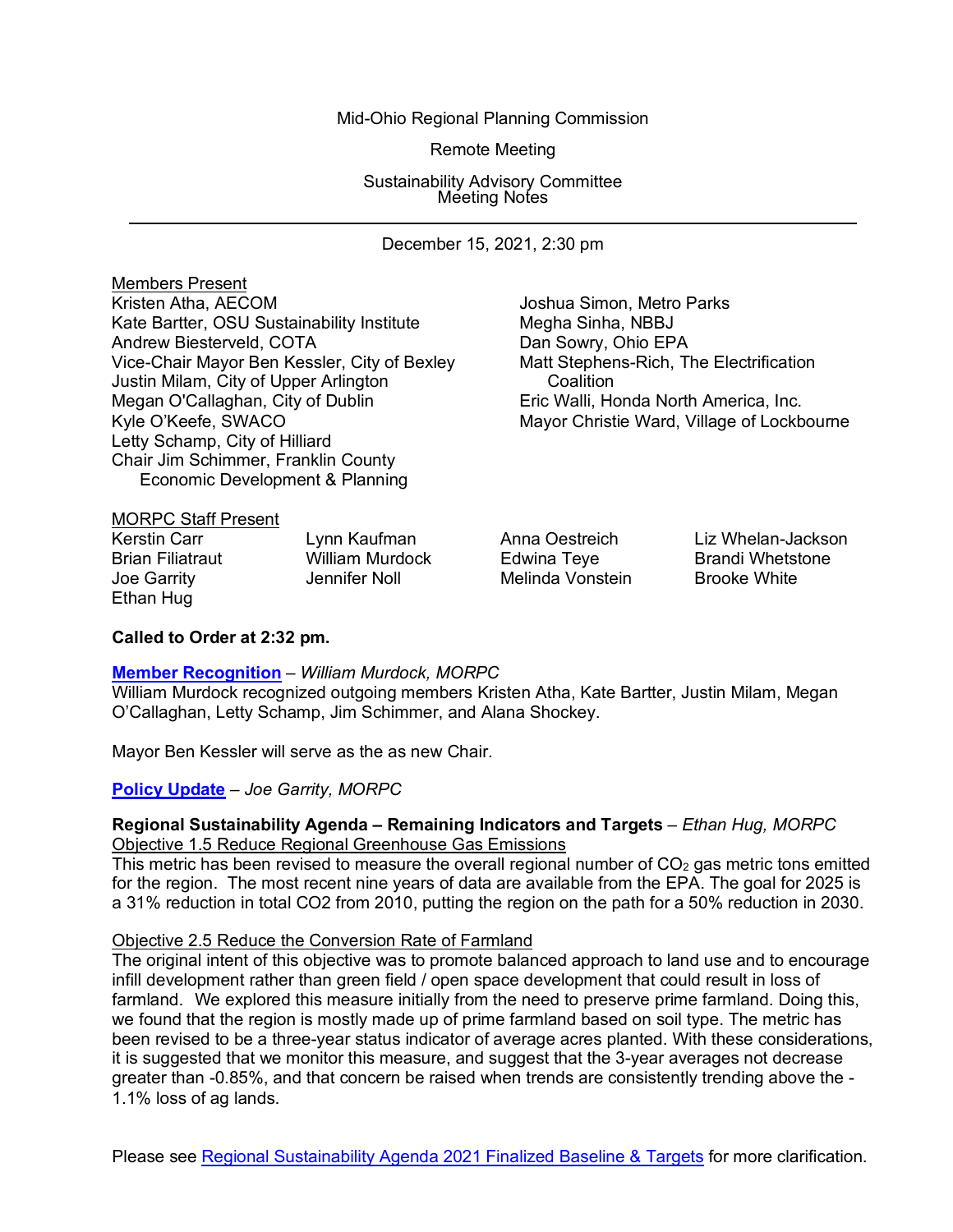Sustainability Advisory Committee Notes, December 15, 2021 Page 2 of 3

Member Sinha moved to adopt the Targets for the Regional Sustainability Agenda Objectives 1.6 and 2.5, seconded by Member Milam, motion carried.

# **[2021 Highlights and Accomplishments](https://morpc1-my.sharepoint.com/:v:/g/personal/lkaufman_morpc_org/EVtmOkSF9C9HkcvGWJGa0cEBWQFwIhC9tkcb7lYHAeCOhQ?e=2j4Jut)** *– Kerstin Carr and the MORPC Planning & Sustainability Team*

Kerstin Carr and staff gave a brief review of the Planning & Sustainability Team's 2021 work. Highlights include RAPID 5, Central Ohio Greenways work, LinkUS, SolSmart, Energy Aggregation, Neighborhood-level Air Quality Monitoring, the Logan, Morrow, & Champaign 208 Water Quality Management Plans, the 2021 Summit on Sustainability, and the Regional Sustainability Agenda.

## **Working Group/Board Updates**

#### Central Ohio Greenways Board *– Letty Schamp*

The Board met on November 9 to review 2022 COG Board accomplishments, to discuss federal legislative updates, MORPC's technical assistance program, and 2022 goals, and to review Working Group activities. The Board will meet again on January 19, 2022.

## Trail Development Working Group

Two trail counters were installed for evaluation thru Summer 2022. A formal equipment recommendation to partners is expected after the evaluation period. The Working Group reviewed Regional Trail Vision changes and will present them to the Board in January.

## Marketing & Communications Working Group

The Working Group has partnered with Experience Columbus to develop a passport program to encourage use of trails. The Working Group will also advise MORPC's Trail Town Planning effort; the Trail Town Project is scheduled to begin on December 13.

#### Operations & Access Working Group

The Working Group reviewed wayfinding strategies for a new trail segment and plans to identify funding for a Wayfinding Planning Study.

# Partnership Working Group

The Working Group recently finalized an Impact of Trails Report, which estimates a return on investment for the Regional Trail Vision. In 2022, the Working Group plans to focus on environmental partnerships.

# Sustaining Scioto Board *– Kristen Atha*

The Board met October 27 with an update from the Agricultural & Rural Communities Outreach Team on administering a survey and interview with the Upper Scioto River Watershed Soil and Water Conservation District supervisors. The Board also discussed the need to renew member terms and identify a new Chair for 2022. The Board will meet again on February 23, 2022.

#### Agricultural and Rural Communities Outreach Team

The Team met on November 18, with a presentation from the OSU Capstone Design Class on the Social Science Farmer Survey. The Team will meet again on January 20, 2022.

#### Sustainable2050 *– Ben Kessler*

The Q4 Membership Meeting took place on December 10. The featured meeting topic was Energy, with staff presenting on SolSmart and Energy Aggregation. Tristan Rader of Solar United Neighbors also gave a presentation about solar co-ops.